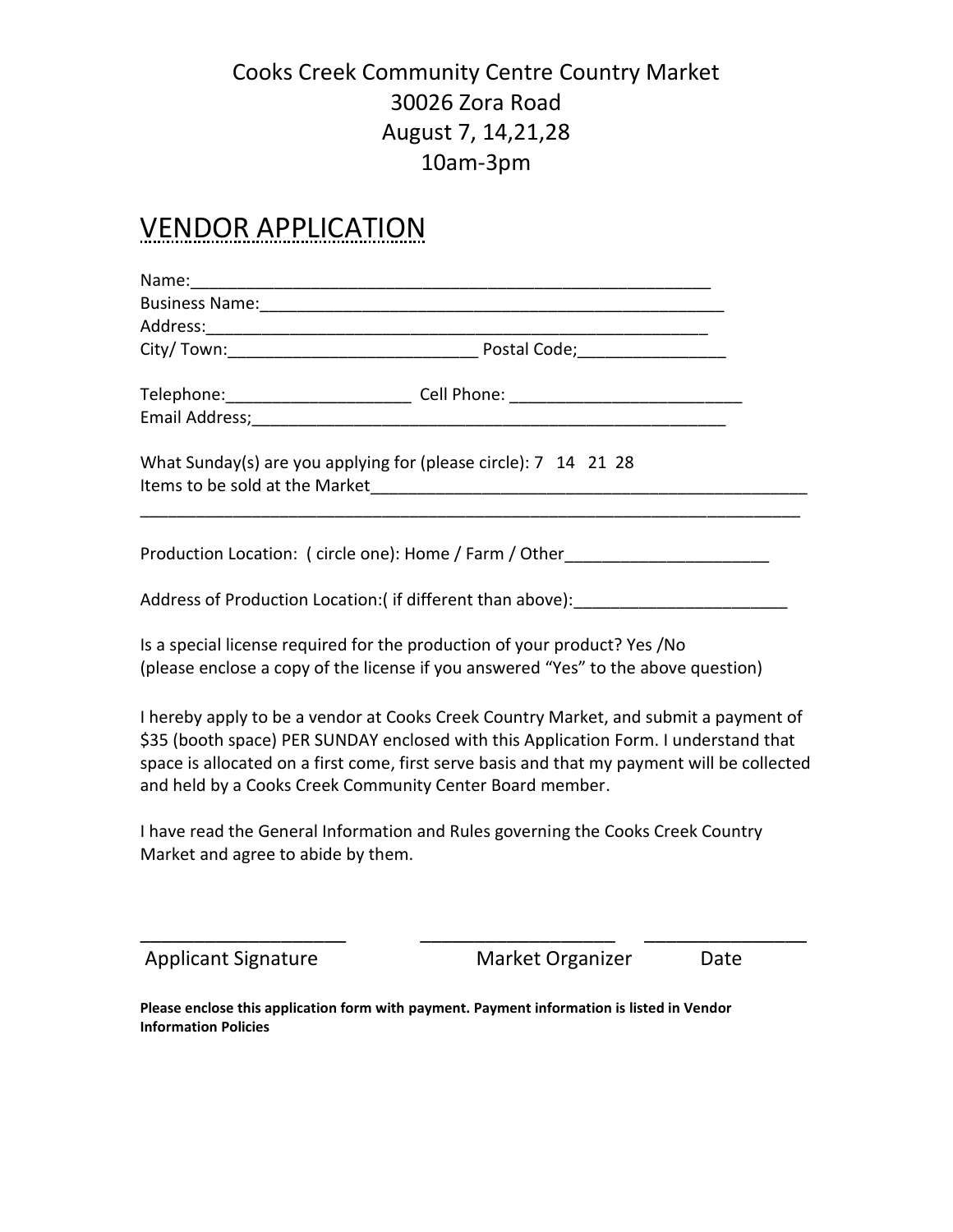#### **Vendor Information & Policies:**

### **Country Market Show Fee**

\$35 per booth space PER SUNDAY. **PLEASE BRING EVERYTHING YOU WOULD NEED TO BE COMFORTABLE (TABLE, TENT, CHAIRS)** All proceeds to go to the Cooks Creek Community Center. Cheques should be made out to Cooks Creek Community Center, with "Cooks Creek Country Market" in the Memo line. Please send cash or check to Erica Lindell, Box 105, Seddons Corner, MB R0E 1X0 or etransfer to ericacookscreek@gmail.com to reserve your space. Payment will be cashed each Monday after if payment is separated for dates. Please send in your payment with registration to help make things easier to set up before hand.

## **Booth Space**

Each vendor will be reserved a large booth space by the picnic shelter outside. **PLEASE BRING EVERYTHING YOU WOULD NEED TO BE COMFORTABLE (TABLE, TENT, CHAIRS) as we will be outside- it can get windy!**

## **RULES**

Vendor set up with be open on Sundays at 8:30 until 9:45am.

Please do not arrive to set up before 8:30am. Packing up and leaving before 3pm is not allowed as this hurts us all, it creates a chain reaction and gives customers the wrong impression, it may cause everyone to lose customers. Some circumstances may be accepted such as emergencies etc. If you sell out you are required to stay so there are no gaps among vendors.

We want the experience for everyone to be awesome, vendors who are unethical, copying other vendor's products & ideas without permission, bring inferior products, are rude, have discount clearance sales, or receive complaints from customers and/or other vendors may not be permitted to come back to future events at the discretion of the board.

Cancellations & No Shows – Please allow us as much time as possible for cancellation to adjust the market layout. If you must cancel last minute, please call Erica at 204.619.2782